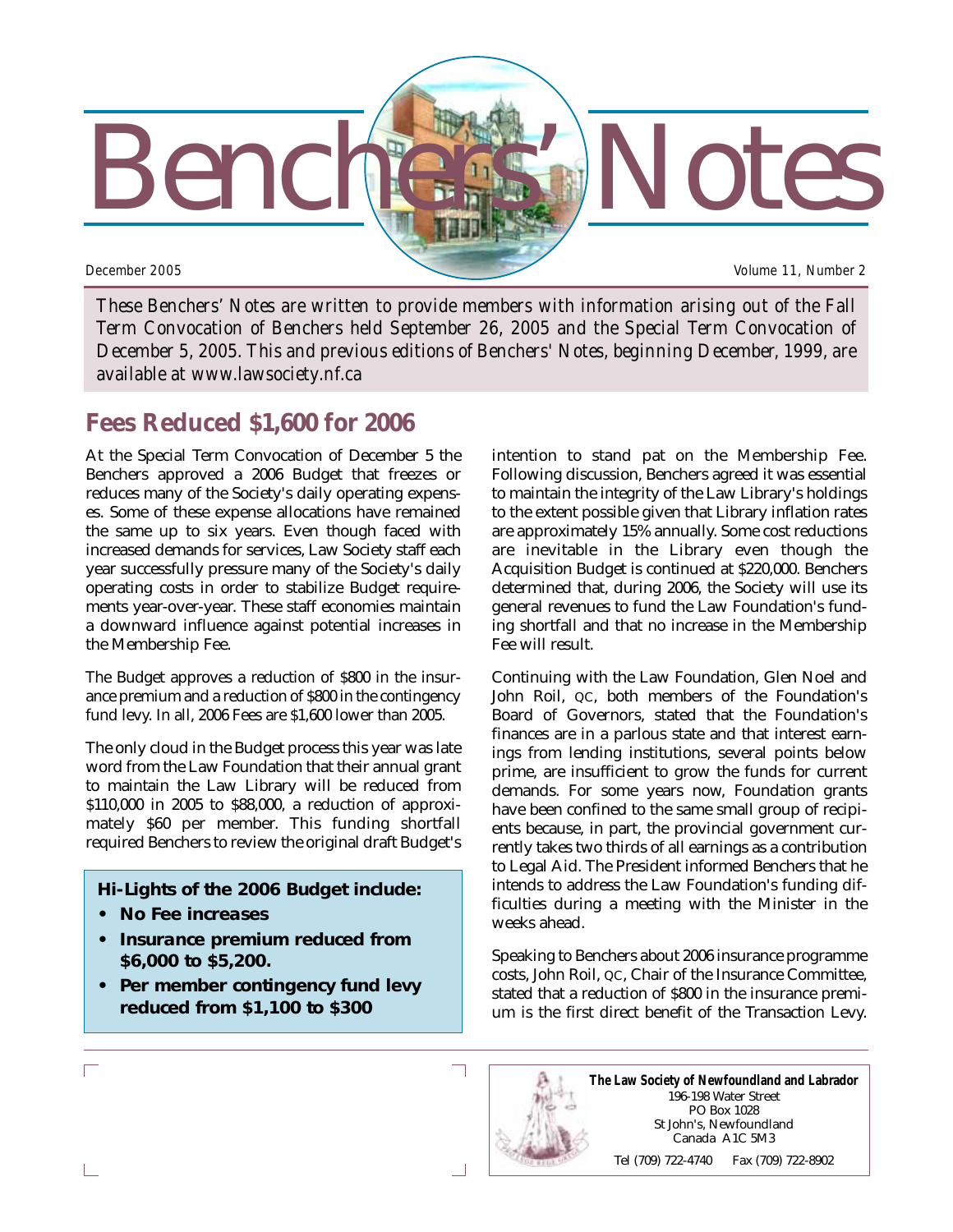The Levy is intended to fund the insurance and assurance programmes and to create a capital pool necessary to stabilize the programmes and strengthen the public protection roles of these funds. During 2006, the \$800 cost of insurance fund capital accumulation included in the 2005 premium is removed and will be paid instead from Levy revenues. In the years ahead, Levy revenues will continue to strengthen and stabilize the insurance and assurance programmes at a level the Insurance Committee considers necessary to fully protect the public.

## **Random Audit Programme** *Website Assistance*

In the new year the Law Society's website will include a Question & Answer section for frequent questions and common problems encountered by Diane Rendell, CA, the random auditor. The site will include an email link for members and their staff to communicate questions to Diane Rendell, CA, or Pauline Downer, FCA, or to Law Society staff, about the Atlantic Uniform Trust Account Rules and about Levy application. Start-up will be announced to members.

#### **Delays in Mortgage Discharges**

The Chair of the Real Estate Committee, Thomas Fraize, and the Executive Director, Peter Ringrose, met with Hon Dianne Whalen, Minister of Government Services and Lands, to discuss delays in mortgage discharges. The Minister quickly understood the implications surrounding these delays and suggested her Department review whether there could be legislated requirements to have all lending institutions provide discharges in a timely manner.

# **Transaction Levy Update**

Transition to the Levy has been smooth and without reported incident. The Law Society responds to enquiries about Levy application and provides assistance as appropriate to members.

The Practice Rules Compliance Committee soon will review and recommend law office accounting procedures for the Transaction Levy. Recommendations from the Committee will be published on the Law Society's website, www.lawsociety.nf.ca Preliminary information about Levy accounting practices at law firms reviewed through random audit indicates that some firms intend to submit a cheque for each completed transaction. This practice is a cumbersome and inefficient use of law office staff time and potentially slows the random auditing procedure in future. Since random audit costs are borne by the individual firm, efficient Levy management is a matter of good overall economy. The Committee will soon consider and decide upon best practice procedures to assist members in management of these funds.

The Transaction Levy Summary Form is included with this Benchers' Notes mailing. The Form provides the basis for a firm's quarterly report on the Levy to December 31, 2005, and is due at Law Society offices by January 31, 2006. The Form is also available at the Society's website under Law Society Rules/Forms. The Form is included with these Notes on a one-time basis; for future reporting periods, members will take the Form from the Society's website or obtain one by request to staff. Members should note Rule 10.04(11)(e) concerning the filing of this quarterly report: *Failure by a member to comply with rule 10.04 may constitute an allegation of conduct deserving of sanction*.

# **New Random Auditor Appointed**



Jerry Oser, CA, resigned his position with the Law Society earlier this year. Jerry was the Society's first Random Auditor and completed the initial audit schedule. Following interviews, the Practice Rules Compliance Committee hired Diane Rendell, CA, as Jerry's replacement. Her work with the Society began in September following intensive training at law firms in Toronto and outlying areas with senior auditors of the Law Society of Upper Canada. The Committee is grateful once again to the Law Society of Upper Canada for its cooperation and assistance.

Diane graduated from Memorial University with a Bachelor of Commerce degree and then earned her Chartered Accountant designation. Her work experience includes duties as the controller for the Coca Cola bottling plant in St John's and for the Hotel Newfoundland. During the past 14 years Diane has worked part-time providing accounting and income tax services to a variety of clients.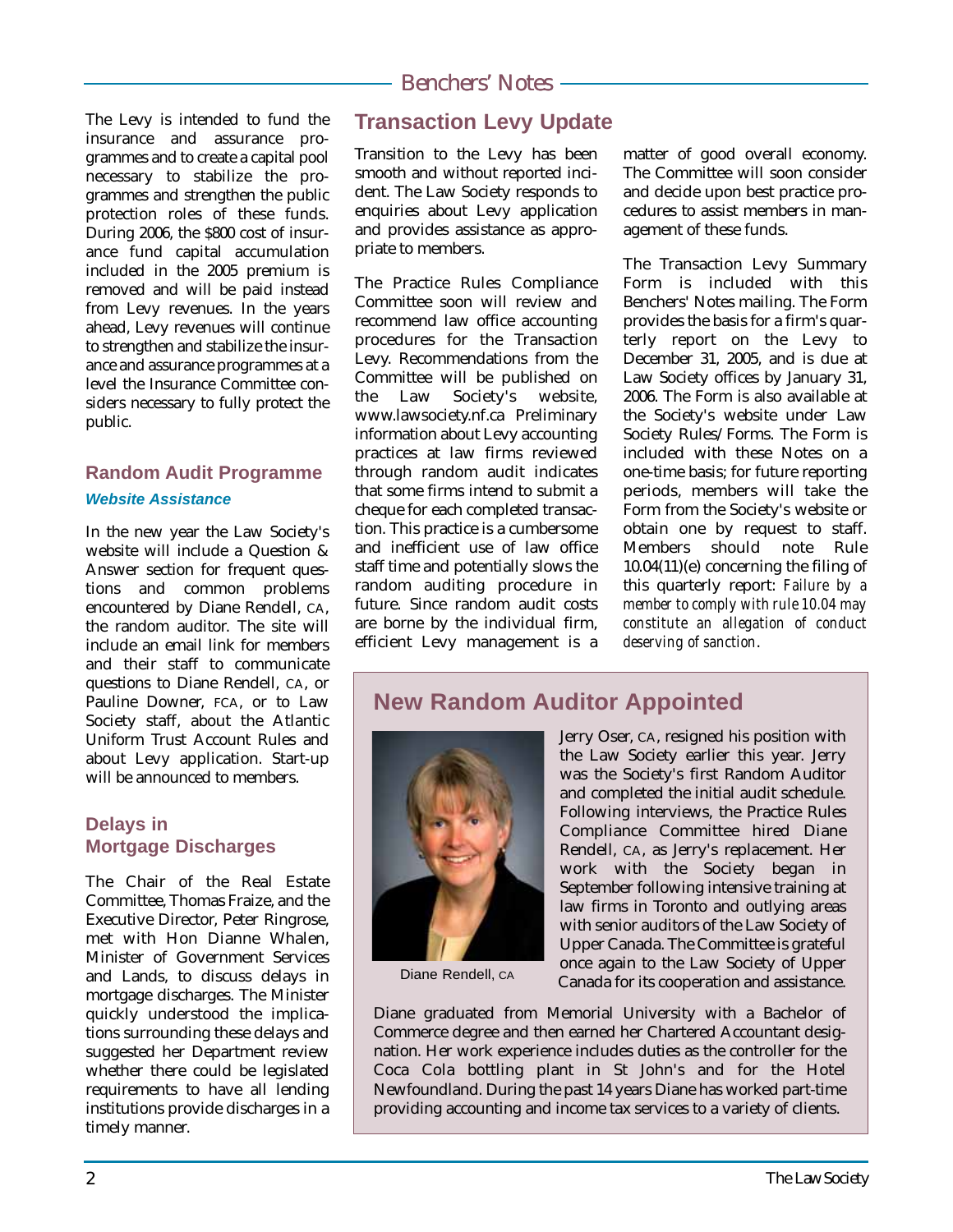# **Form Changes**

Recent and anticipated amendments of the Law Society Rules eliminate the Annual Statutory Declaration filed by all members.

Rule changes now proposed simplify the process by which members apply for membership, apply for changes in practising status, and give notice of a change in association or in practice. Non-Practising members will no longer file annually. Changes in filing requirements, and the simplification of forms, will reduce administrative burden on members and on Law Society staff.

Some annual filing requirements remain:

- For Insured Practising and Uninsured Practising members
- For firms and sole practitioners who hold funds in trust. For these, it is still necessary to file an Annual Trust Account Report in Form 5.06A, due November 1st in each year
- For uninsured Practising members and some Insured Practising members who do not hold funds in trust and do not operate a trust account. For these, it is still necessary to file an annual non-trust declaration in Form 5.06B, due January 31st in each year.

Forms for members appropriate to their 2005 status with the Law Society have been mailed.

# **Professional Responsibility Notes**

# **Discipline Committee**

The role of the Discipline Committee is separate entirely from that of the Complaints Authorization Committee (CAC). This Committees' Chair is responsible to ensure that Complaints referred from the CAC are heard before panels comprised as required under the *Law Society Act, 1999*. An Adjudication Panel must include three members of the Discipline Committee, that is, two Law Society members and one lay member. The Act prescribes that the panel may make findings and impose sanctions.

### **Adjudication Panel Decision re William J. Parsons**

On November 16, 2005, pursuant to section 48(3) of the *Law Society Act, 1999* an Adjudication Panel of the Discipline Committee of the Law Society found William J Parsons of Mount Pearl, NL, guilty of conduct deserving of sanction.

By Order of the Adjudication Panel dated November 22, 2005 Mr Parsons was disbarred and ordered to pay pay two-thirds of the expenses incurred by the Law Society in relation to the Complaints relating to him and Glenn C Bursey.

The Complaint alleged that Mr Parsons' conduct constituted a breach of the *Law Society Rules* respecting trust accounts and also was contrary to the *Code of Professional Conduct* in that Mr Parsons did fail to act with integrity; did fail to act with competence and to provide a proper quality of service; did fail when advising clients; did fail to act with impartiality and to avoid conflict of interest between clients; did fail in his duty respecting preservation of clients' property; did fail in his responsibility to the profession generally; did fail in his responsibility to lawyers individually; and did fail to avoid questionable conduct. Mr Parsons entered a guilty plea to the Complaint.

## **Unclaimed Trust Funds**

Legislation to require the transfer of unclaimed trust monies to the Law Society is now in place. Members requiring more information about a transfer of unclaimed trust monies can contact Pamela Bursey at Law Society offices.

# **Claim Reporting, 2006 Insurance**

During 2005 members reported (now CLIA) insurance claims in the same manner as before, to the Law Society's adjuster, Ray Walsh. Beginning 2006, and because of a new claims management approach, claims are to be reported by completing and faxing to the Lawyers' Insurance Programme a CLIA Claim Reporting Form. The Form is now available on the Law Society's website at www.lawsociety.nf.ca Go to Members' Services/Other Services.

From January 2, 2006, a member with a claim enquiry will call 722-6008, a dedicated claim reporting line, for instruction. Ray Walsh will continue to be involved as an adjuster with claims.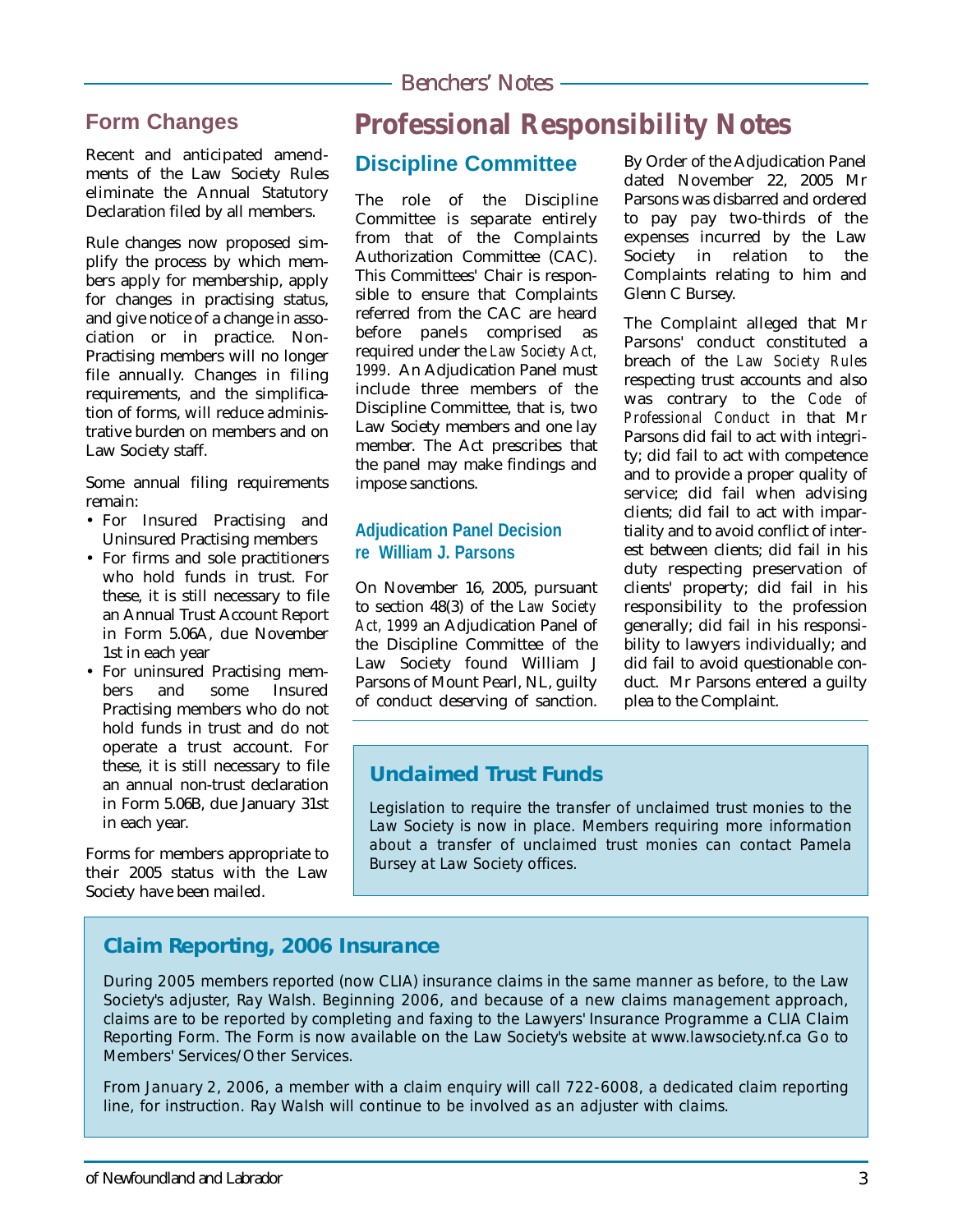The Agreed Statement of Facts filed with the Panel stated *inter alia*:

From in or about January, 1999 to in or about May, 2004, William J Parsons acted for his client, Myles-Leger Ltd dealing primarily with real estate transactions. In some transactions where William J Parsons acted for the<br>Vendor, Myles-Léger Ltd, Myles-Léger William J Parsons or a member of William J Parsons Law Office acted for the purchaser as well.

While he was acting for Myles-Léger Ltd, William J Parsons acted on approximately fifteen (15) real estate transactions, and acted on or assisted another member of his law firm with an additional twenty-one (21) real estate transactions.

William J Parsons failed to fulfill trust conditions and his undertakings with respect to the discharge of mortgages and used trust monies for purposes not in accordance with trust conditions.

The Adjudication Panel found that although there was no evidence of misappropriation of funds for Mr

Parsons' own use, Mr Parsons acted as a conduit - transferring funds to Myles-Leger in order to facilitate its continued operation. The Panel noted that Mr Parsons exhibited a profound absence of appreciation for the role of a solicitor and acted with a reckless indifference to all of those who could be affected by his actions. Consequentially, the Panel found that Mr Parsons must not be permitted to practice law in Newfoundland and Labrador.

### **Adjudication Panel Decision re Glenn C Bursey**

On November 16, 2005, pursuant to section 48(3) of the *Law Society Act, 1999* an Adjudication Panel of the Discipline Committee of the Law Society found Glenn C Bursey of Gambo, NL, guilty of conduct deserving of sanction. By Order of the Adjudication Panel dated November 22, 2005 Mr Bursey was disbarred and ordered to pay onethird of the expenses incurred by the Law Society in relation to the Complaints relating to him and William J Parsons.

The Complaint alleged that Mr Bursey's conduct constituted a breach of the *Law Society Rules* respecting trust accounts and also was contrary to the *Code of Professional Conduct* in that Mr Bursey did fail to act with integrity; did fail to act with impartiality and to avoid conflict of interest between clients; did fail in his duty respecting preservation of clients' property; did fail in his responsibility to the profession generally; did fail in his responsibility to lawyers individually; and did fail to avoid questionable conduct. Mr Bursey entered a guilty plea to the Complaint.

The Agreed Statement of Facts filed with the Panel stated *inter alia*:

From in or about October, 2000 until in or about October, 2003, Glenn C Bursey was an associate with William J Parsons Law Office, in Mount Pearl, in the Province of Newfoundland and Labrador.

While Glenn C Bursey was an associate with William J Parsons Law Office he acted on approximately seventeen (17) real estate transactions on behalf of Myles-Leger Ltd.

## **Practice Note Conflicts of Interest - Estate Files**

The Complaints Authorization Committee recommends that members not act concurrently as solicitors for and executors of Estates. The Complaints Authorization Committee has issued two letters of counsel and a letter of caution concerning the quality of services provided with respect to Estate files. Conflict issues frequently arise when a member has the dual roles of Solicitor for the Estate and Executor/Executrix of the Estate. The Court in Earle v Wilhelm 2000, 183 D.L.R. (4th) 45 held that the Solicitor for the Testator owes a duty to the intended beneficiaries and may be liable where his/her negligence defeats the Testator's intentions. The Executor/Executrix has a fiduciary duty to the beneficiaries.

The following excerpt is taken from Lawyers & Ethics by Gavin Mackenzie:

Conflicts of interest are also common in the administration of estates. Where a lawyer is retained by the executor of the estate, the executor is of course the lawyer's client, but the lawyer owes a duty of care in tort to beneficiaries also. Executors are often beneficiaries as well. A lawyer must not act for an administrator in his or her capacity as such and in his or her capacity as a beneficiary in respect of claims by others who assert claims in the estate. Conflicts of interest may also result from the lawyers' dual roles if they serve simultaneously as executors and solicitors for estates. (18.3 Other Conflicts of Interest)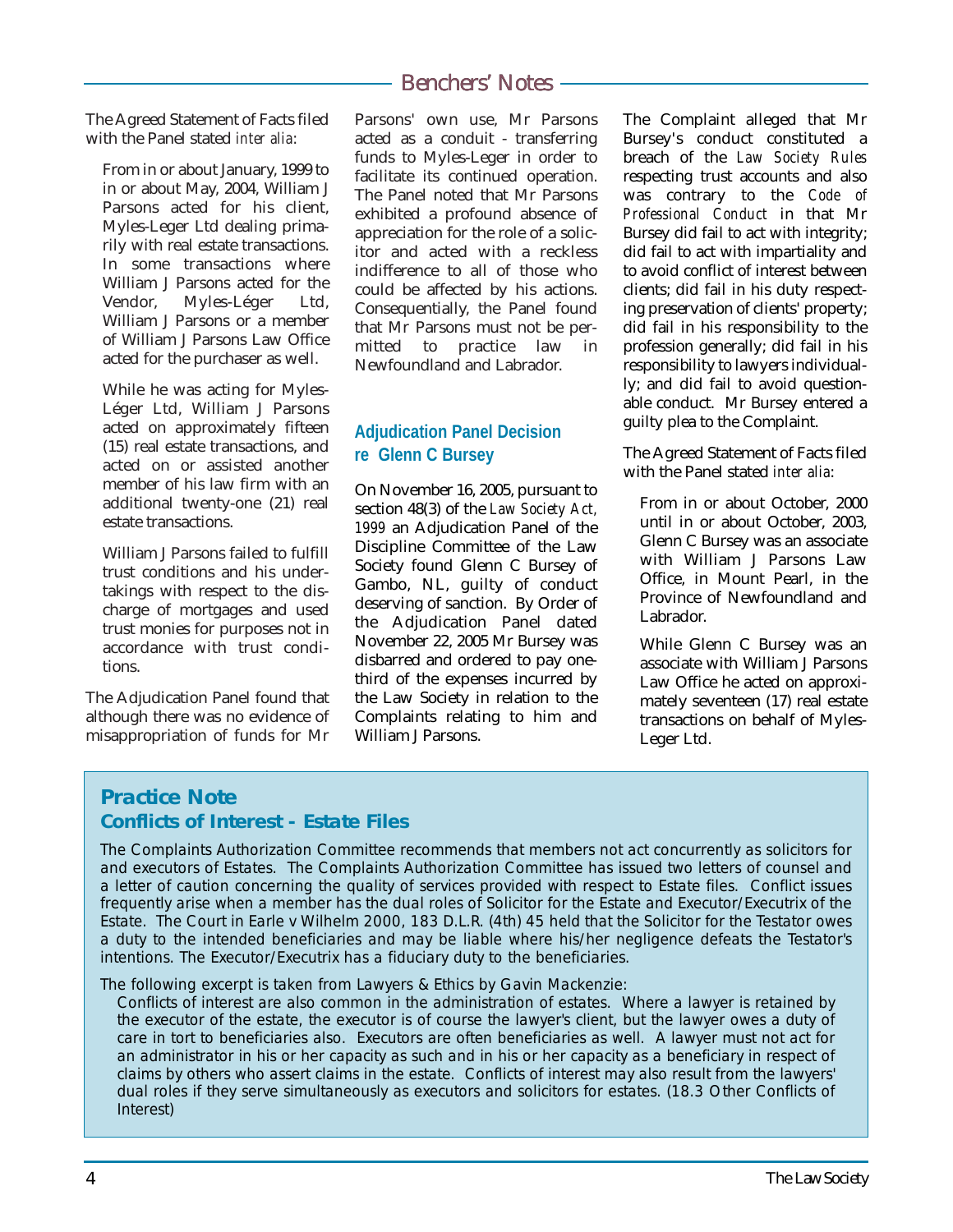While Glenn C Bursey was an associate with William J Parsons Law Office he acted on or assisted another member of William J Parsons Law Office with ten (10) ten real estate transactions.

Glenn C Bursey failed to fulfill trust conditions and his undertakings with respect to the discharge of mortgages and used trust monies for purposes not in accordance with trust conditions.

The Adjudication Panel found that Mr Bursey was aware of the misappropriation for a period of approximately two and one-half years while practising with Mr Parsons. The Panel noted that Mr Bursey's misconduct went from omission in not acting to stop the scheme to commission by actively participating in it. Therefore, the Panel concluded that disbarment was the appropriate sanction.

# In Memoriam

Benchers record with regret the deaths of the following members or former members and convey their condolences to family and friends.

**Edmund J Phelan, QC**, **LL.D** (March 18, 2005)

**James Nesbitt, QC** (March 26, 2005)

**Alex Kennedy** (April 13, 2005)

**Gerard Griffin, QC** (August 14, 2005)

**Brock Myles** (August 27, 2005)

**The Hon W G Adams** (November 12, 2005)

# **Complaints Authorization Committee**

The Complaints Authorization Committee (CAC) is a statutory committee of Benchers mandated to address the first phase of the disciplinary process as prescribed by Part II of the *Law Society Act, 1999 (the Act)*. The process commences with an "allegation" filed with the Vice-President (s. 43). An allegation is a statutorily defined term meaning "a written document alleging that a respondent has engaged in conduct deserving of<br>sanction" (s.41(a)). "Conduct  $(s.41(a))$ . deserving of sanction" is also a defined term which includes professional misconduct, conduct unbecoming, violation of the *Act* or the *Law Society Rules*, and failure to adhere to the *Code of Professional Conduct (s.41(c)).*

The Vice-President may either refer the allegation to consensual mediation or conduct an investigation (s.44(1)). If mediation is unsuccessful, the Vice-President will conduct an investigation and will submit the allegation to the CAC upon completion of the investigation (s.44(3)).

Once the allegation has been submitted to it, the CAC may require further investigation or require the respondent to appear before it  $(s.45(1)(b)$ , (c) and (d)). It may make recommendations to the Executive Committee concerning a respondent's practice (s.45 (1)(e), (f) and (g)). It may dismiss an allegation (s.45(1)(a)), counsel or caution a respondent (s.45(2)(a)), or instruct the Vice-President to file the Complaint and refer it to the Discipline Committee for hearing  $(s.45(2)(b))$ . There is no appeal from the CAC's decision (s.45(3)).

A Complaint comes into being only after the CAC has considered the allegation and has formed "the opinion that there are reasonable grounds to believe that a respondent has engaged in conduct deserving of sanction". The CAC's role with respect to a Complaint

lends meaning to the word "authorization" in the CAC's name. As the Complaints "Authorization" Committee, the CAC's role is to determine when an allegation constitutes a Complaint. Then the CAC may authorize the filing of the Complaint and its referral to the Discipline Committee. Or, it may chose to proceed by way of counsel or caution, thereby not authorizing the filing of the Complaint.

The decision of the CAC to issue a letter of counsel or caution is not a disciplinary action. There is no finding of guilt from which discipline can flow. Counsel is advice; caution is a warning. Both are intended to assist the member in his or her future conduct.

The following information is provided to inform members as required by *Law Society Rule 9.06(5)*

# **Letters of Counsel**

Letters of Counsel were issued by the CAC because of the following Complaints.

Complaint of failing to complete work and to communicate with the client regarding legal matters<br>referred for action. (Code of referred for action. *Professional Conduct, chapter II, Rule (b), commentaries 7 and 8)*

Complaint of entering into a creditor-debtor relationship with a client and failing to inform the client that the member is a director of the Company. *(Law Society Rule 5.11, Code of Professional Conduct, chapter VI, Rule (b), commentary 4 and chapter VII, commentary 4)*

Complaint that the member's conviction under sections 253(b) and 255(1) of the Criminal Code does not comply with the standard contemplated by the Code *(Code of Professional Conduct, chapter I, commentary 3 and chapter XIX, commentary 10 of the Code of Professional Conduct)*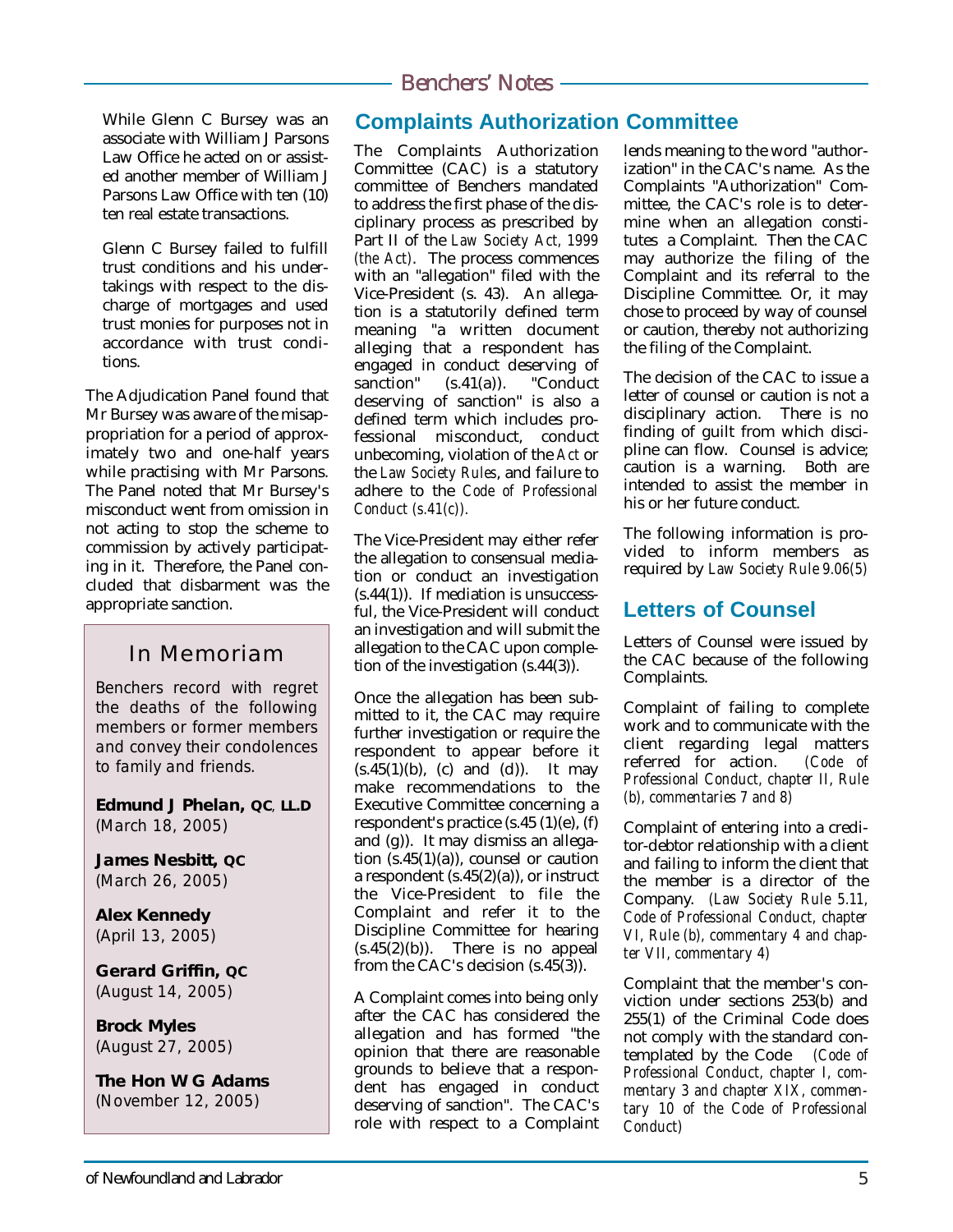# **Education Notes**



Students-at-Law attend the 2005 Bar Admission Course in St. John's

## **Bar Admission Course**

The 2005 Bar Admission Course for Newfoundland and Labrador was offered from October 4, 2005 until November 18, 2005.

This year's Bar Admission Course covered the following topics:

#### *Week 1*

#### *Family Law.*

Topics included divorce proceedings, custody and access, child and spousal support, matrimonial property, provincial family legislation, pensions, Unified Family Court procedure, child protection and support enforcement.

#### *Week 2*

#### *Corporate/Commercial Law.*

Topics included incorporation and organizing a business, corporate procedures, corporate finance, the Personal Property Security Act, security opinions, purchase and sale of a business/shares and commercial insolvency.

#### *Week 3*

#### *Civil Procedure.*

Topics included limitations of actions, commencing proceedings, service, defences, counterclaims and 3rd party proceedings, summary trial, expedited trial, discovery and disclosure of evidence, setting down for trial, the Judgment Enforcement Act, civil appeals, costs and alternative dispute resolution.

#### *Week 4*

#### *Skills Training.*

The Course presented "lawyeringskills" workshops where students received instruction in direct examination, cross-examination, negotiating settlements, interviewing clients, examination for discovery, risk management and how to avoid professional negligence claims. As well there was a session on maintaining a balance between professional and personal responsibilities and a separate section on ethics and the Code of Professional Conduct, for which students completed a written assignment.

#### *Week 5*

#### *Criminal Law & Procedure.*

Topics included the court structure, presumptions and burdens, classification of offences, pre-arrest, arrest, charge, first appearances, judicial interim release, disclosure, elections and re-elections, solicitor/client matters, preliminary inquiries, pre-trial matters, Charter applications, trials by judge alone, jury trials, the sentencing process, types of sentences, criminal appeals, young offenders, evidentiary matters, voir dires, search and seizure and defences. As well, in this section, students received instruction on advocacy skills, there was a panel discussion among judges with respect to advocacy and students prepared for and participated in a mock trial.

#### *Week 6*

#### *Administrative Law.*

Topics included the Labour Relations Board, Labour and Commercial Arbitration, Municipal Law, the Human Rights Commission, the Workplace Health, Safety and Compensation Commission, administrative law in the Federal Court, the Law Society discipline process, statutory appeals, judicial review of arbitration and prerogative orders.

#### *Week 7*

*Real Estate and Wills.* Topics included the registry system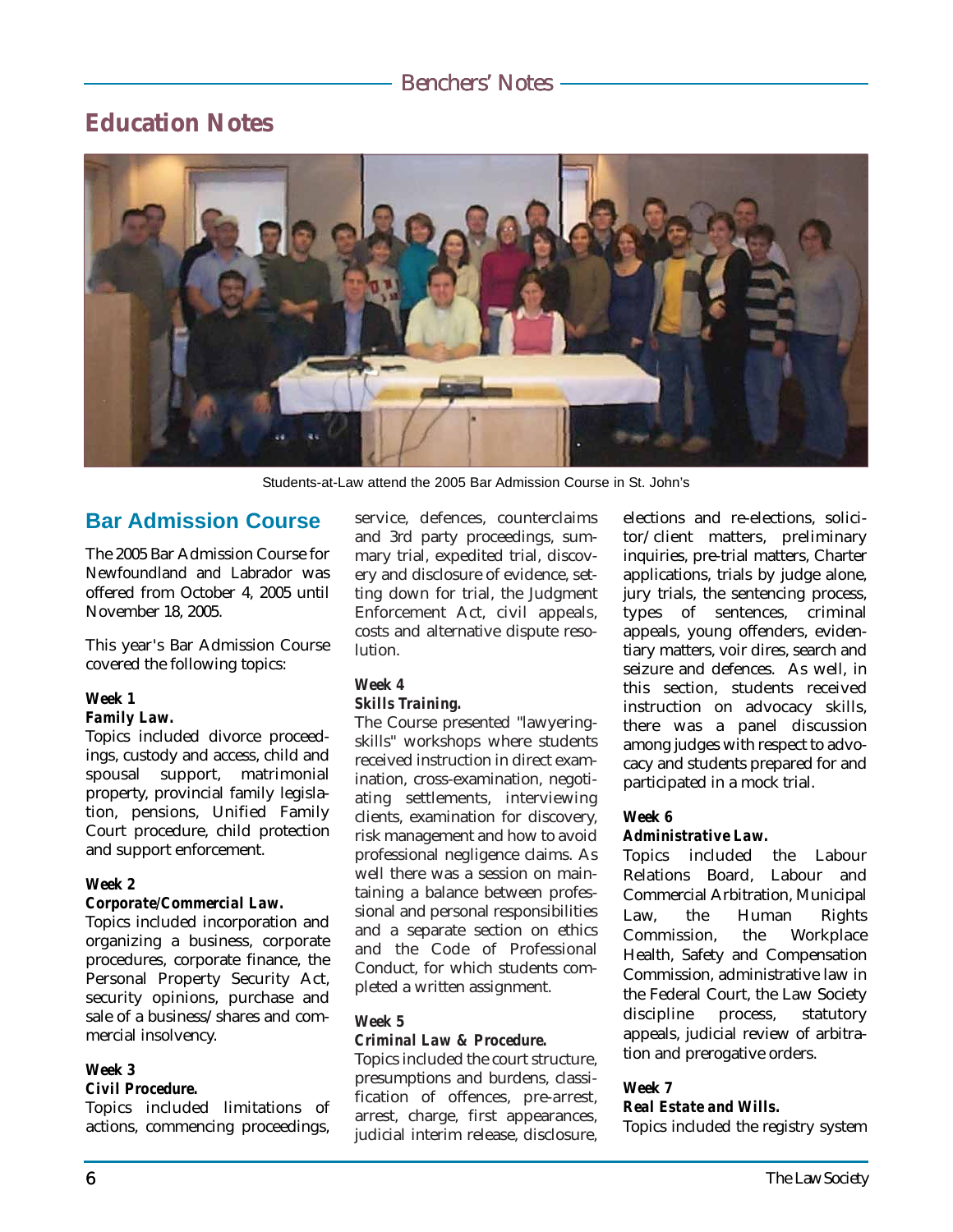and land tenure, the real estate transaction, the mortgage, disabilities and title insurance, survey/ location certificates, taxation issues, crown lands, quieting of titles, possessory title, landlord/tenant, title searches, a real estate transaction workshop and a separate section on wills, estates and probate.

The goal of the Bar Admission Course is to provide new lawyers a comprehensive overview of Newfoundland and Labrador law and procedure and to transfer information to ensure entry level competence in the profession. The Course is intensive, practical and relevant to what a new lawyer will see in practice.

To pass the Bar Admission Course, students must pass examinations in Family Law, Commercial Law, Civil Procedure, Criminal Law, Administrative Law and Real Estate/Wills. Each exam is 3½ hours long and focuses on the lecture presentations, the Bar Admission Course materials and the approximately 80 provincial and federal statutes and regulations covered in the Course. The Bar Admission Course materials consist of 11 separate volumes.

The Bar Admission Course Committee and the Law Society is grateful to the generous contributions made by members of the profession, whose contributions as Bar Course Instructors ensure the Course remains vibrant and beneficial to our new lawyers.

Any member interested in discussing the Bar Admission Course, auditing any portion of the Bar Course or reviewing Bar Course materials should contact Frank O'Brien, Director of Legal Education, Law Society of Newfoundland and Labrador, for

## further information.

# **Continuing Legal Education**

The Joint Committee on Continuing Legal Education offered educational programs in a wide cross-section of practice areas throughout 2005. As this is the last Benchers' Notes for 2005, we would like to sincerely thank our 2005 seminar presenters and acknowledge their contributions to the ongoing education of lawyers in this province. We also appreciate those who support our programs through their attendance at seminars.

What follows is a listing of seminar presenters. Thank you all for sharing your expertise, time and enthusiasm for legal education.

#### **Mission Possible: Creating Balance in Our Lives** *February 3, 2005*

Thank you to Madam Justice Maureen Dunn, Supreme Court of Newfoundland and Labrador, Trial Division; Ms Rosemary Lahey, MSW, RSW, Professionals' Assistance Program; Ms Cheryl Mullett, Curtis Dawe; Mr Christopher Pike, Benson Myles.

#### **The New Spousal Support Advisory Guidelines: How They Work and How They Might Work For You**

*April 1, 2005*

Thank you to Professor Rollie Thompson, Dalhousie Law School.

#### **A Primer on Buying and Selling a Business**

#### *April 22, 2005*

Thank you to Ms Jennifer Babe of Miller Thompson LLP, Toronto, Ms Maureen Ryan, Stewart McKelvey Stirling Scales; Ms Caroline Watton, McInnes Cooper.

#### **Time Mastery for Lawyers**

#### *May 9, 2005*

Thank you to Mr Frank Sanitate, Frank Sanitate Associates, Santa Barbara, California.

#### **Professional Law Corporations and Other New Developments in the Law Society Act, 1999 and the Law Society Rules: How Will They Impact Your Practice?**

#### *June 27, 2005*

Thank you to Mr Peter Collens, CA, CFP, Professional Tax Advisor; Mr Michael Duffy, Duffy & Associates; Ms Jacqueline Glynn, Duffy & Associates; Mr Douglas Kirby, CA, DMK Chartered Accountant; Mr Glen Noel, Patterson Palmer; Ms Marina Whitten, Aylward Chislett Whitten.



2005 Bar Admission Course Advocacy Panel Discussion *(l to r):* Mr Justice Roberts, Mr Justice O'Regan, Mr Justice Thompson, David Eaton, QC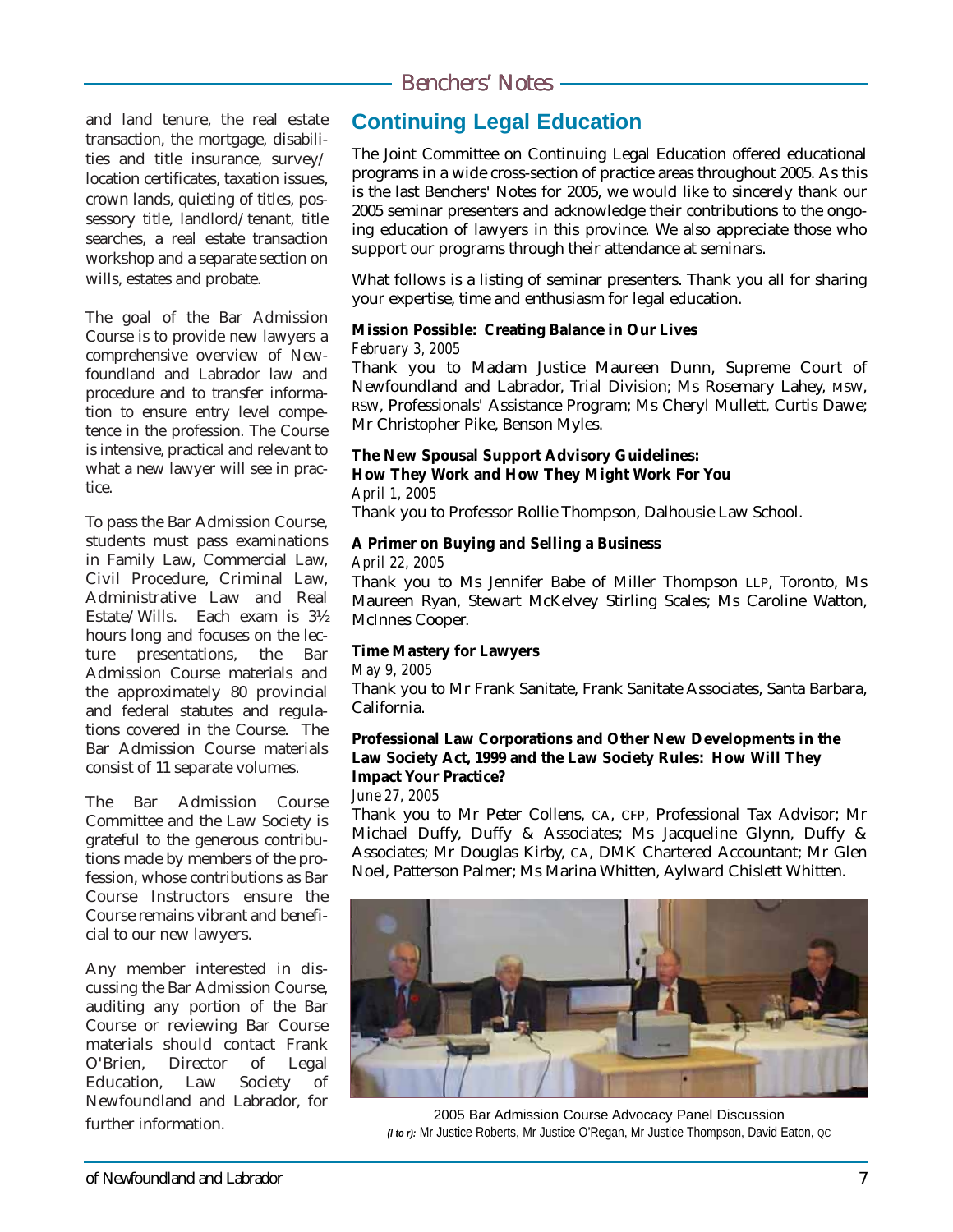#### **Effective Written Advocacy**

#### *July 22, 2005*

Thank you to Mr Justice Keith Mercer, Supreme Court of Newfoundland and Labrador, Court of Appeal; Mr Justice Leo Barry, Supreme Court of Newfoundland and Labrador, Trial Division; Ms Sheila Greene, Newfoundland and Labrador Association of Public and Private Employees (NAPE); and Mr David Hurley, QC, Lewis Sinnott Shortall Hurley.

#### **Information Session on Transaction Levy**

*September 12, 2005, September 16, 2005 & September 20, 2005 in St. John's, Clarenville, Grand Falls-Windsor & Corner Brook*

Thank you to Mr John Roil, QC, Chair, Law Society Insurance Committee.

#### **The Criminal Justice System and Persons with Special Needs and Intellectual or Developmental Disabilities**

#### *September 23, 2005*

Thank you to Mr Liam Baker, Newfoundland and Labrador Association for Community Living; Mr William Edwards, Office of the Public Defender, Los Angeles, California; Ms Denise Hillier, Stella Burry Community Services; Mr Jim Maher, Department of Justice; Mr Peter Ralph, Newfoundland and Labrador Legal Aid Commission; Dr Ted Rosales, MD FRCPC, Consultant - NL FASP, RC.

#### **Advocacy Skills Workshop**

*October 24, 2005* Thank you to Mr Timothy Ray and Ms Laura Stewart of the Advocates' Society, Toronto, ON.

#### **Training in Interdisciplinary Collaborative Family Law Practice**

*November 28 & 29, 2005*

Thank you to Dr Susan Gamache, PhD, Registered Psychologist, AAMFT and Ms. Nancy Cameron, LLB of Vancouver, BC.

### **Revising the Rules: New Developments in the Rules of the Supreme Court, 1986**

#### *December 2, 2005*

Thank you to Chief Justice Derek Green, Supreme Court of Newfoundland and Labrador, Trial Division; Mr Justice David Orsborn, Supreme Court of Newfoundland and Labrador, Trial Division; Madam Justice Gale Welsh, Supreme Court of Newfoundland and Labrador, Court of Appeal; Ms Susan Charendoff, Court Services Division, Ministry of the Attorney General, Government of Ontario; Mr Christopher Curran, Department of Justice; Ms Ann Merritt, Court Services Division, Ministry of the Attorney General, Government of Ontario; Mr James Oakley, Noonan Oakley; and Mr John O'Dea, McInnes Cooper.

We look forward to offering further practical and informative seminars in 2006. Law Society members with thoughts on Continuing Legal Education or suggestions for future seminars should contact Frank O'Brien, Director of Legal Education, Law Society of Newfoundland and Labrador.

# **Essays in the History of Canadian Law. Vol. IX: Newfoundland and Prince Edward Island**

By open invitation the Law Society celebrated the publication of this latest volume by the Osgoode Society for Canadian Legal History in Convocation Hall on 1 December. Edited by Christopher English it offers thirteen substantive essays, nine of them on Newfoundland. In several respects it is unique in this series: it offers overarching introductory essays on the legal historiography of the two jurisdictions; a majority of the authors are women; several are graduates of the Law and Society program at Memorial University who have won essay prizes offered by the Law Foundation. The essays examine legal

themes, developments and disputes which distinguish the legal history of the two provinces. They offer a framework for comparison of the administration of justice through the courts or examine contested cases in Common Law (criminal, libel, property and inheritance), and in Chancery, with a comparative excursion into the legal career of Sir Francis Forbes (chief justice, 1817-22) after he moved on to New South Wales.

Publication was facilitated by a grant from the publications subvention program of Memorial University and another from the Law Society.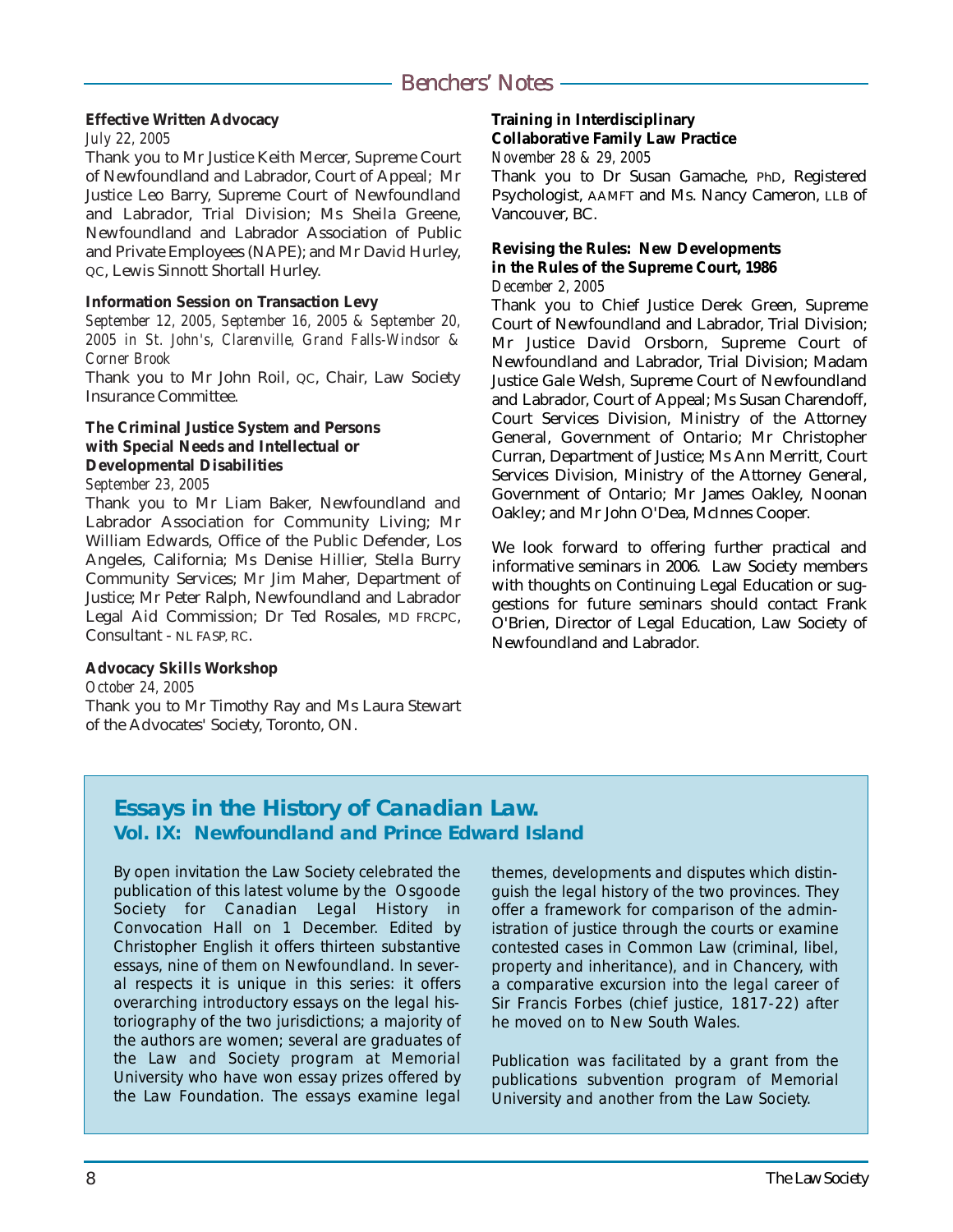# **Members Appointed to Queen's Counsel**

The Swearing of Queen's Counsel took place in Courtroom No. 1 at The Court House on Thursday, October 13, 2005.

Members newly appointed were:

John M Babb, Thomas J Burke, Gregory W Dickie, Brian F Furey, Bruce C Grant, Jerome P Kennedy, David D McKay, Randolph J Piercey, Anne Marie Rose, and John C Sweetland

Following the Ceremony, the Law Society hosted a reception in The Court Garden at the Fairmont Newfoundland.















*Merry Christmas and Happy New Year to all Members and their Families from Benchers and Law Society Staff*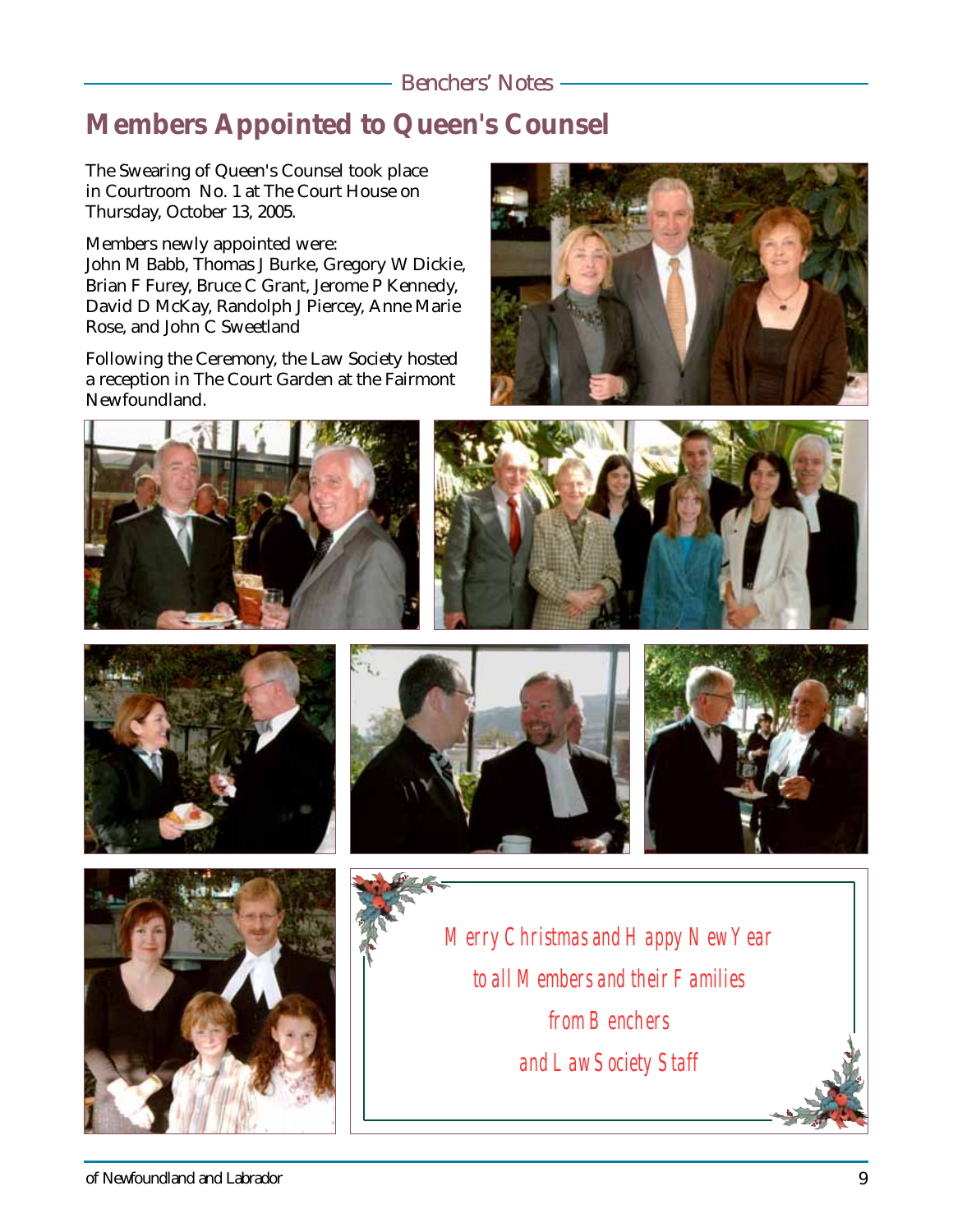# **A Look Back at the First 50 Years of the Barristers' Roll** *by Bert Riggs*

The Barristers' Roll of the Law Society of Newfoundland and Labrador dates back to January 1, 1826 when **James Simms** (#1) became the first person to be called to the Bar of Newfoundland. In 1826 he was appointed Newfoundland's first Attorney General, a position he held until 1842. Here are other interesting facts about some of the members who were called to the Bar in its first 50 years.

George Lilly (#2), then a Justice of the Supreme Court, was arrested by order of Dr. William Carson, Speaker of the House of Assembly, for his role in the infamous Keilly-Kent dispute in 1838.

The first full-length play performed in St. John's was held at a fishery supply company owned by William Bickford Row (#3), on March 14, 1817. Tickets for The Fair Penitent were five shillings, with the proceeds going to relieve the conditions of the poor.

William Dawe (#7) was one of only two trained lawyers practising in Newfoundland in 1815. The other was James Simms (#1).

Sir Bryan Robinson (#13) was elected as first Treasurer of the Law Society in 1834. He was MHA for Fortune Bay from 1842 to 1848 and was a justice of the Supreme Court from 1858 to 1877.

Sir Edward Mortimer Archibald (#15) served as Secretary of the Law Society from 1834 to 1847. In 1841 he was named Attorney General of Newfoundland, holding office until the introduction of Responsible Government in 1855

Sir Hugh William Hoyles (#17) was the first native-born Newfoundlander to serve as Prime Minister of Newfoundland. His colleague and successor as Prime Minister, Sir Frederick Bowker **Terrington Carter** (#19) had three sons and one grandson who were members of the Bar of Newfoundland: Frederick Weston Carter (#54); Stanley Bayly Carter (#62); Hugh Hoyles Carter (#63); Henry Pyne Carter (#160).

Philip Francis Little (#25) was elected first Prime Minister of Newfoundland in 1855. His, brother, Sir Joseph Ignatius Little (#43), served as Chief Justice of Newfoundland from 1898 to 1902.

Harcourt St. Helen Mooney (#26) was a graduate of Trinity College, Dublin and a member of the Bar of the Middle Temple,

> *The Professionals' Assistance Program, a support group for Lawyers, can be of assistance in many situations.*

*For further discussion or consultation, contact:*

*Rosemary Lahey, M.S.W., R.S.W. Clinical Co-ordinator*

*754-3007 or 1-800-563-9133*



Sir Bryan Robinson (1808-1887), first Treasurer of the Law Society of Newfoundland in 1834.

London. Alan Fraser (#29) and Alexander Fraser (#32), sons of the Rev. Donald Alan and Catherine McLean Fraser, both migrated to Australia.

Sir William Vallance Whiteway (#35) served three separate terms as Prime Minister of Newfoundland (1878-1885; 1889-1894; 1895-1897), a total of 14 years. Daniel Woodley Prowse (#42) served as judge of the Central District Court for 29 years, from 1869 to 1898, during which time he researched and wrote <sup>A</sup> History of Newfoundland from English, Colonial and Foreign Records (1895).

Sir James Spearman Winter (#52) resigned as a Justice of the Supreme Court in 1896 to become leader of the Conservative Party. He led it to victory in 1897 and served as Prime Minister until 1900. Two of his sons, James Alexander Winter (#124) and Harry

Anderson Winter (#125), were also members of the Law Society.

Daniel Joseph Greene (#58) served as Prime Minister of Newfoundland from December 13, 1894 until February 8, 1895. He was Treasurer of the Law Society at the time of his death in 1911.

> Government Gouvernement of Canada du Canada

## **Request for Expression of Interest** Legal Agents of the Attorney General of Canada

(Non-Prosecution Work)

As authorized by the Department of Justice Act, the Minister of Justice and Attorney General of Canada is responsible for overseeing the legal affairs of the government as a whole and for providing legal services to individual departments. The Department of Justice relies on in-house counsel as well as private sector lawyers, both domestic and international, known as legal agents to carry out its mandate.

The Department of Justice is pleased to invite qualified law firms to express their interest in being considered for potential appointments as standing or ad hoc Legal Agents of the Attorney General of Canada in a variety of areas of expertise.

Interested firms are invited to consult our website www.canada.justice.gc.ca/en/dept/legal\_agents/index.html for details regarding the application process and qualifications. Please note that applicant firms must meet minimum requirements in order to be placed on an eligibility list and may be subject to further screening and evaluation as dictated by operational needs.

**Nicolas Neveu** Tel: (613) 946-1671 Fax: (613) 990-8197

10 The Law Society

**Canada**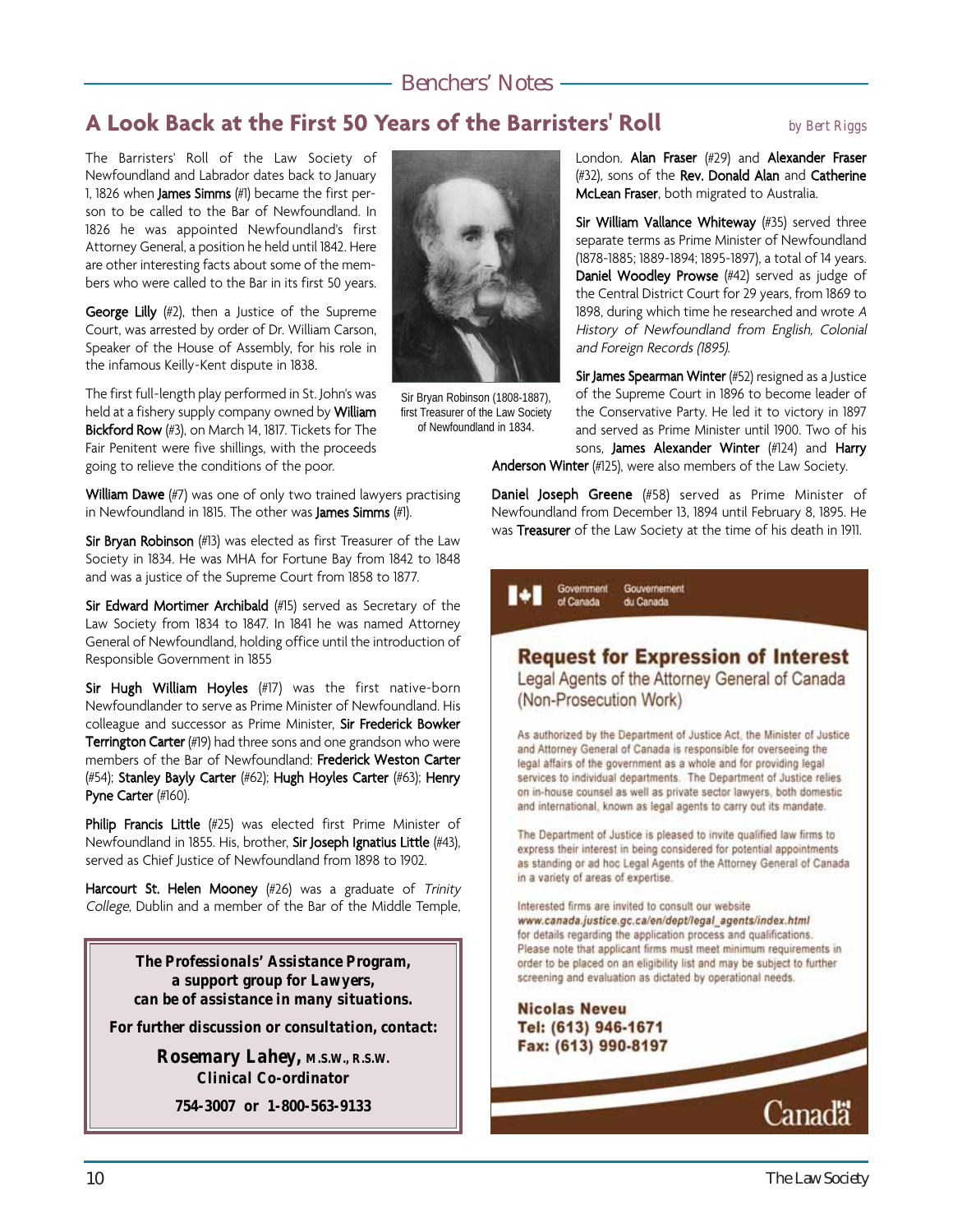

#### **Photo #1 - Call to Bar February 15, 2005**

*Front (l-r):* Heather Clarke, Patrick Duff, Brian Gosse, Susan Marsh, Janet Christian-Campbell, Glynne Pitcher *Back (l-r):* Larry Innes, Jonathan Noonan, Robert Bradbury, Gary Mooney, John Hogan, Daniel Glover, William Howse





#### **Photo #2 - Call to Bar April 11, 2005** *Front (l-r):* Sharon McKim-Ryan, Judy Manning, Andrew Parsons *2nd Row (l-r):* Nancy Furlong, Matthew Clarke, Jason House *Back (l-r):* Christopher Quigley, Joseph Twyne, Peter Durant

#### **Photo #3 - Call to Bar June 17, 2005**

*Front (l-r):* Fiona Innes, Catherine Brayley, Steven Barnes, Lesley Mercer *Back (l-r):* Benjamin Blackmore, Brian Shell, Aaron Newell, Henry Mugford

#### **Photo #4 - Call to Bar October 14, 2005**

Christina Kennedy, The Honourable Chief Justice J Derek Green, Lawrence Hatfield, Edward Hearn, oc, President of the Law Society